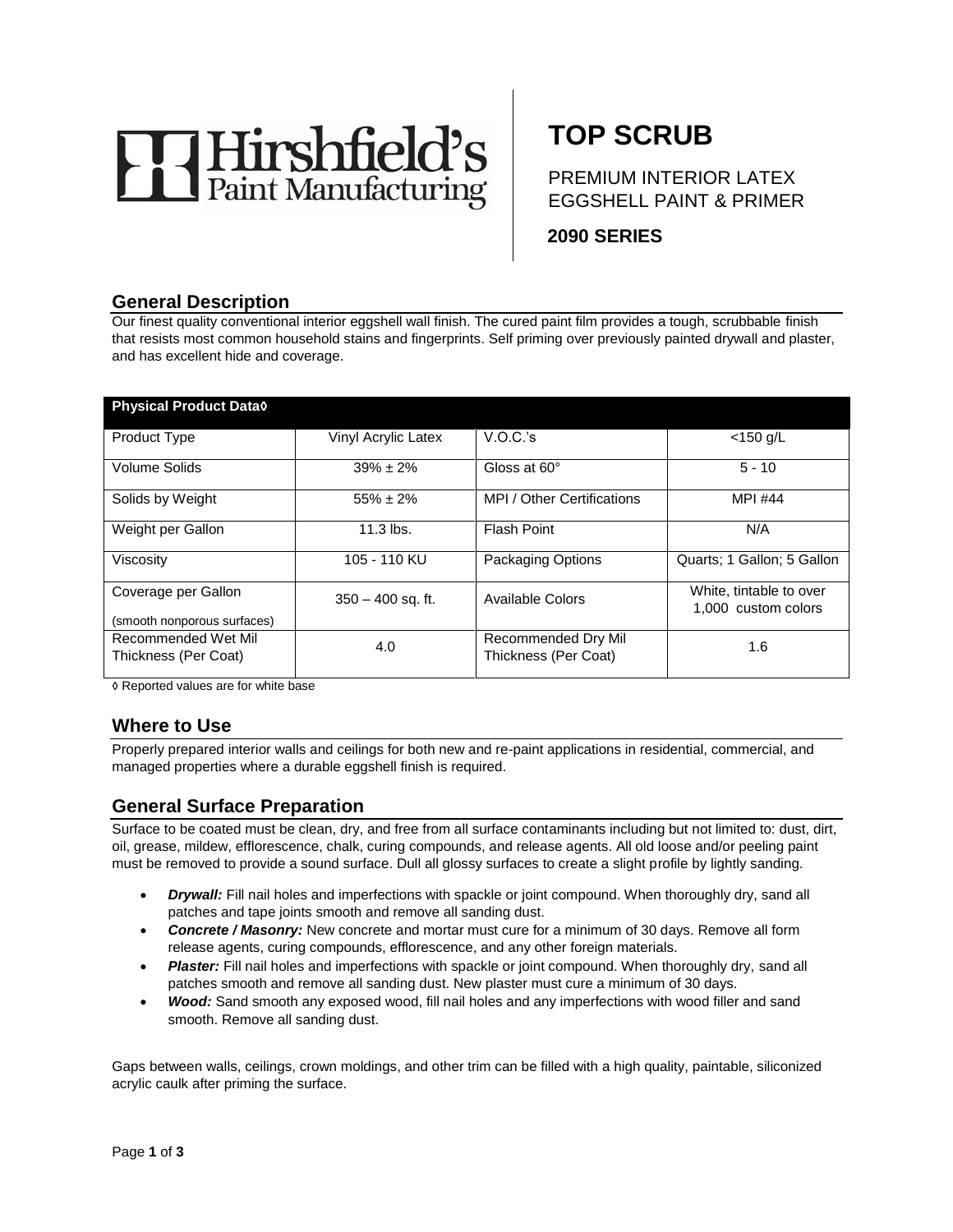**WARNING!!** If you scrape, sand, or remove old paint, you may release lead dust. LEAD IS TOXIC. EXPOSURE TO LEAD DUST CAN CAUSE SERIOUS ILLNESS, SUCH AS BRAIN DAMAGE, ESPECIALLY IN CHILDREN. PREGNANT WOMEN SHOULD ALSO AVOID EXPOSURE. Wear a properly fitted NIOSH-approved respirator to control lead exposure. Clean up carefully with a HEPA vacuum and a wet mop. Before you start, find out how to protect yourself and your family by contacting the National Lead Information Hotline at 1-800-424-LEAD or log on to [www.epa.gov/lead.](http://www.epa.gov/lead)

# **Application Guide**

Stir contents thoroughly before and during application. Intermix containers of the same color to insure color uniformity. Apply 1 or 2 full coats as needed, keep a wet edge to avoid lap marks. Let dry thoroughly between coats.

- **Application Tools:** High quality nylon or polyester bristle brush. High quality synthetic roller cover.
- **Airless Sprayer:** Minimum Pressure 2000 psi, .015 .019 tip size. It is always advisable to back-roll the area to ensure proper adhesion and an even coat application.

Thinning is not normally required but may be necessary under certain conditions such as low humidity, or warm conditions. If needed add no more than 4 ounces of clean water per gallon.

Do not apply when air and substrate temperatures are below 50° F or above 90°F

- **Dry times:** @77⁰F, 50% RH to touch 30-60 minutes to recoat 2-4 hours. Dry times can vary depending on temperatures, humidity, color, and film build.
- **Cleanup:** Clean up spills or splatters immediately with soap and warm water. Clean painting tools with soap and warm water.

Not recommended for us in corrosive or chemical environments or for application to floors, decks or to surfaces subject to immersion or prolonged contact with water**. KEEP FROM FREEZING!**

**Recommended Primers:** This product is self priming over new or previously painted plaster or drywall. When painting over patched areas, or new unprimed or unpainted drywall, two coats of this product are required. The first coat acts as the primer with the second coat being the finish coat. If you prefer to use a primer, choose one of the following;

| <b>Recommended Primers</b> |                      |                                                                   |  |
|----------------------------|----------------------|-------------------------------------------------------------------|--|
| Drywall                    | Hirshfield's         | 1270 - Contractor Select Zero Primer                              |  |
|                            |                      | 1258 - Contractor Select PVA Drywall Primer                       |  |
|                            |                      | 1255 – Primer Sealer Drywall Primer                               |  |
|                            |                      | 1250 - Drywall Primer                                             |  |
|                            |                      | 70150 - Premier Drywall Primer                                    |  |
| Concrete / Masonry         | Hirshfield's         | 1450 - Acrylic Latex Block Filler                                 |  |
|                            |                      | 4050 - A.M.P Acrylic Masonry Primer                               |  |
|                            |                      | 1270 - Contractor Select Zero Primer                              |  |
| Plaster (cured)            | Hirshfield's         | 1258 - Contractor Select PVA Drywall Primer                       |  |
|                            |                      | 1255 - Primer Sealer Drywall Primer                               |  |
|                            |                      | 1250 - Drywall Primer                                             |  |
| Wood                       | Zinsser <sup>®</sup> | 56924972X - Smart Prime® Water-Base Primer                        |  |
|                            |                      |                                                                   |  |
| Metal                      | Hirshfield's         | Consult with your Hirshfield's representative for recommendations |  |

**Recommended Primers\***

\* Other primers may be appropriate. Check with your Hirshfield's representative for other recommendations. Certain colors or drastic color changes may require a gray shaded primer. Stains from water, smoke, ink, permanent marker, grease, etc. should be sealed with an appropriate stain killing primer/sealer.